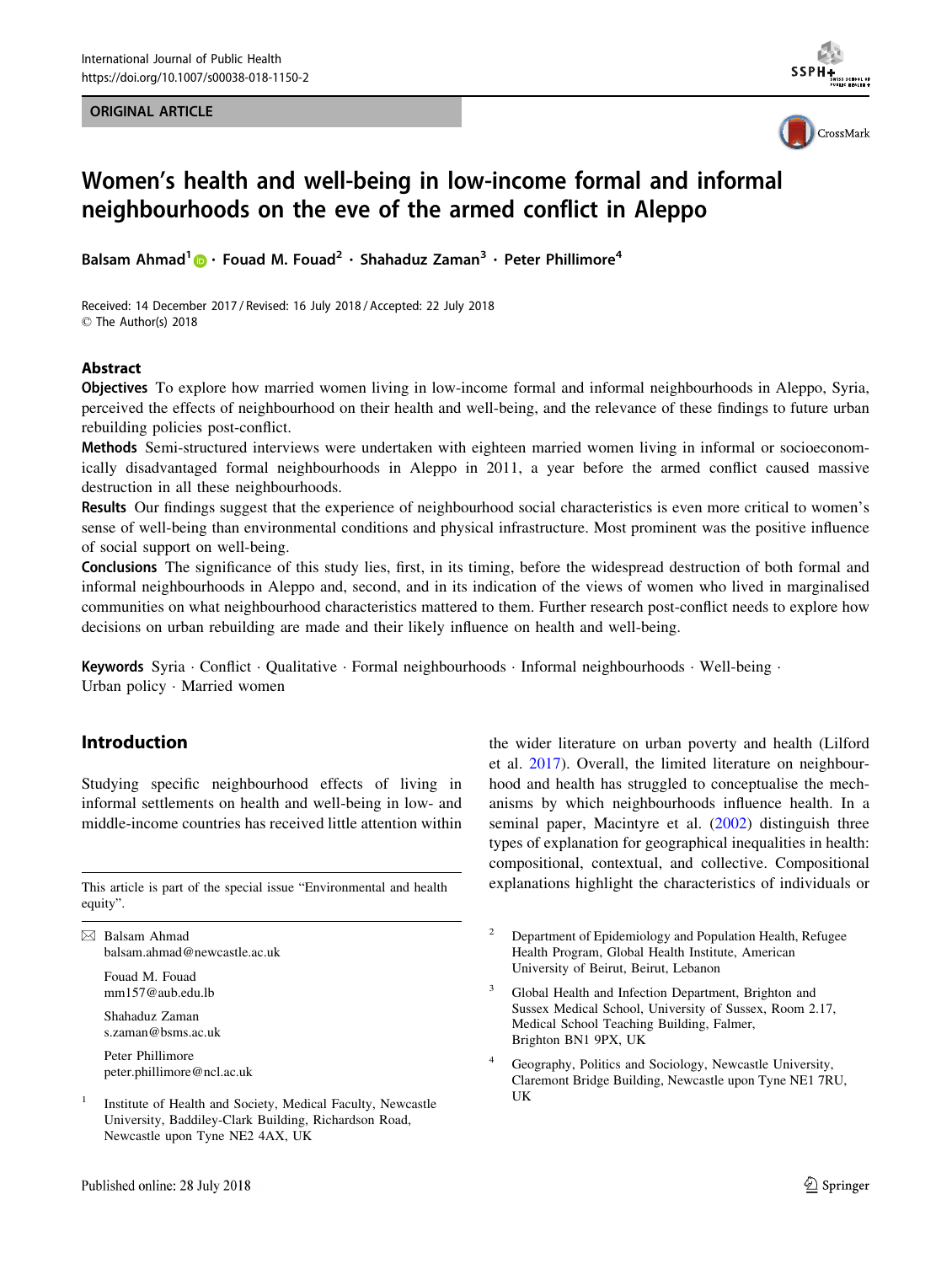households concentrated in particular neighbourhoods. Contextual explanations relate to the opportunities and constraints posed by the neighbourhood's physical and social environment, encompassing access to clean air and water or housing quality, or availability of health services. Collective explanations relate to cultural and historical characteristics of neighbourhoods: the extent of community support networks, social cohesion, ethnic mix, and social participation (Macintyre et al. [2002\)](#page-6-0). Our paper rests on the World Health Organisation definition of health defined in Alma-Ata Declaration [\(1978\)](#page-7-0) 'as a state of complete physical, mental and social well-being, and not merely the absence of disease and infirmity' (World Health Organisation [1978](#page-7-0)).

This paper focuses on what Macintyre et al. define as the contextual and collective in exploring the topic of neighbourhood and health in Aleppo on the eve of a national catastrophe, as seen through the eyes of women who are residents of these neighbourhoods. The impact of the seven-year armed conflict on population health has been overwhelming, not least from violent death, injuries and psychological trauma, but also due to widespread destruction of homes, economic hardship, targeting of healthcare facilities, and crucially the damage caused to the social fabric of what was an ethnically and religiously mixed society (Fouad et al. [2017](#page-6-0); Taleb et al. [2015](#page-7-0)).

In Aleppo, 29 informal settlements (out of a total of 114 neighbourhoods classified by the municipality) were home to around one million people in 2004 (i.e. about 40% of Aleppo's estimated total population of 2.5 million) (Hammal et al. [2005\)](#page-6-0). Informal settlements in Aleppo were defined as meeting one or more of the following criteria (The Aleppo Informal Settlements Task Force [2009,](#page-7-0) p. 8):

- The ownership of the land is disputed and/or is not legally registered.
- Lack of compliance with the master-plan land use zoning regulations and planning standards.
- The construction of dwellings does not comply with building standards and regulations.

There are a number of reasons for the proliferation of informal neighbourhoods in the decade up to 2011. These included rapid population growth, substantial internal rural–urban migration fuelled by long droughts (2006– 2010), economic and social policies that persistently neglected rural areas (Fernandes [2008;](#page-6-0) Lavinal [2008\)](#page-6-0), and increasing socioeconomic inequalities (Ahmad and Sudermann [2012;](#page-6-0) Goulden [2011](#page-6-0); Hinnebusch [2012b\)](#page-6-0).

As in other Syrian cities, the distinction between the physical environment of 'formal' and 'informal' neighbourhoods in Aleppo was not clear-cut (Clerc [2014](#page-6-0)). Many informal areas were served by some degree of public infrastructure (Goulden [2011](#page-6-0); Hammal et al. [2005](#page-6-0); Lavinal [2008](#page-6-0)). The continuity between the lowest-income neighbourhoods (formal and informal) is suggested by the fact that only 10% of Syria's housing stock was rated by UN-HABITAT as slum housing, a low figure for the region (Goulden [2011](#page-6-0); Hinnebusch [2012a](#page-6-0)), and that urban poverty was not confined to informal neighbourhoods (El Laithy and Abu-Ismail [2005\)](#page-6-0). However, informal neighbourhoods were characterised by unsafe buildings, substandard infrastructure, and meagre service provision (e.g. poor refuse collection and sanitation), which in turn have negative public health impacts (Goulden [2011](#page-6-0); Hammal et al. [2005](#page-6-0)).

This paper draws on findings from qualitative interviews with married women living in low-income neighbourhoods (formal and informal) in 2011 before the armed conflict caused devastating destruction. It has two main aims: to explore low-income women's understandings of the influence of their own neighbourhood on their sense of health and well-being and to offer insights for subsequent policy post-conflict. We believe it is timely for several reasons. Firstly, this is the first in Syria to focus on women living in formal and informal neighbourhoods (Coker [2008](#page-6-0); Habib et al. [2009](#page-6-0); Hammal et al. [2005;](#page-6-0) Makhoul et al. [2003](#page-6-0)). Secondly, exploring the perspectives of marginalised women in impoverished neighbourhoods at the start of the conflict was itself highly subversive, especially in an authoritarian political system in which people had little voice. This account therefore offers a rare insight into women's perceptions of their lives in these neighbourhoods on the eve of a collapse that also renders these insights prematurely historical. Thirdly, we would argue that reporting these such perspectives is itself an ethical obligation, given the extent of destruction and human loss engulfing these most low-income neighbourhoods in Aleppo, many of which are the very ones researched in this study.

# Methods

The paper reports findings from a purposive sample of eighteen low-income women living in informal and lowincome formal neighbourhoods (ten lived in informal neighbourhoods). The qualitative fieldwork informing this study was part of the first author's doctoral thesis.

Married women were recruited into the study to ensure a diverse mix of neighbourhoods and individual characteristics. Individual diversity was sought in women's educational attainment; ethnicity and religion; employment status and origin from a rural or an urban area. Neighbourhood diversity was sought to ensure a mix of lowincome formal neighbourhoods and informal settlements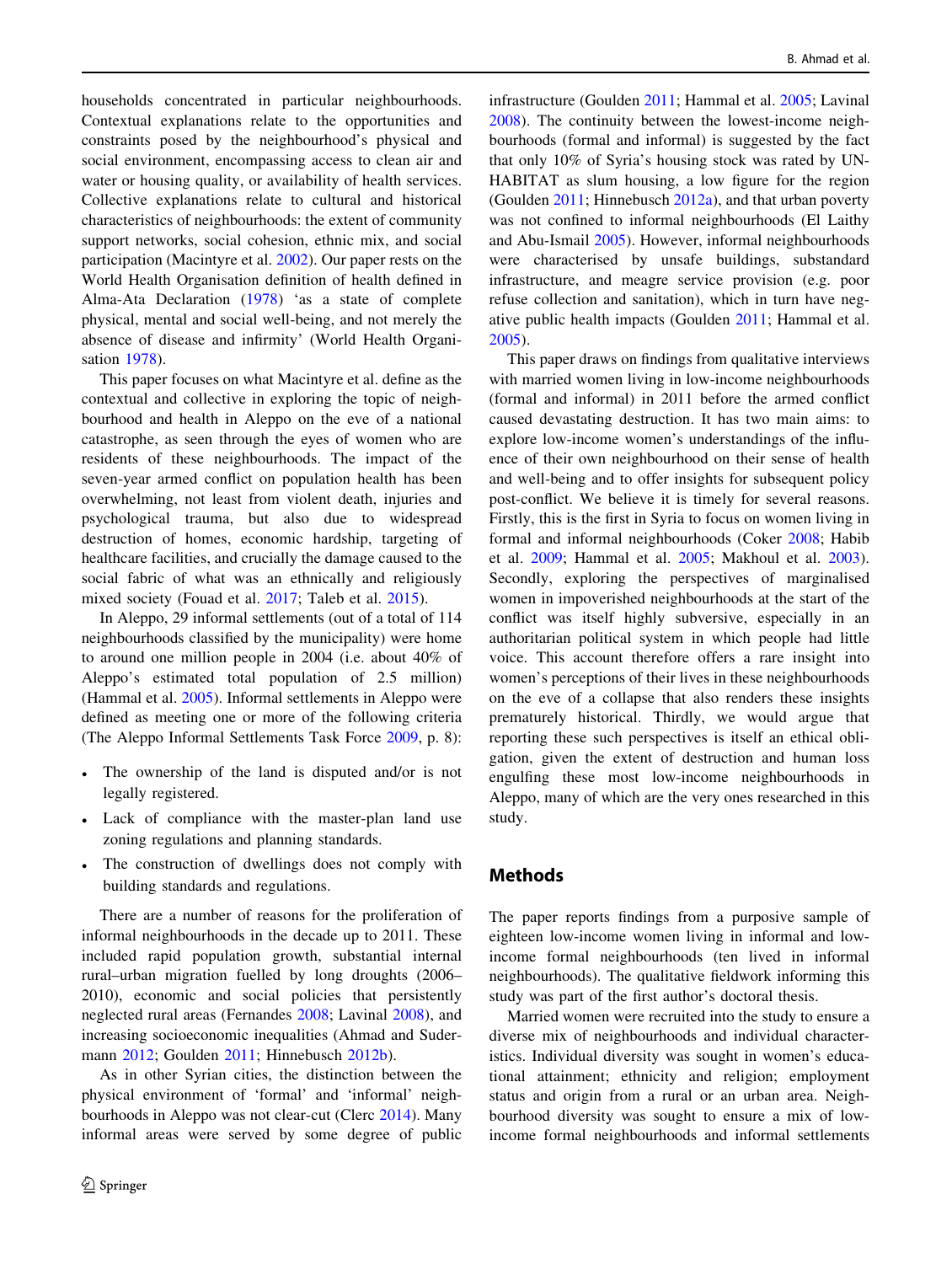based on the ethnic and religious composition of the population and the quality of infrastructure. Moreover, participants from the informal neighbourhoods were recruited to represent the three informal regions in northern, eastern and southern Aleppo, see (Hammal et al. [2005\)](#page-6-0) for more details on similarities and differences between informal neighbourhoods in these three zones.

There were three reasons for focusing on married women. First, married women were hypothesised to spend a large part of their daily lives in their neighbourhoods, because the Aleppo Household Survey had indicated that 89% of married women were housewives (i.e. not in formal employment) (Maziak et al. [2005](#page-7-0)). As a result, married women were assumed to have particular insights into the possible impacts of neighbourhood characteristics on health. Second, it was an opportunity to explore contextual neighbourhood factors that could be associated with women's self-rated health (SRH). A study on self-rated health and its determinants in Aleppo showed married women were more likely to report poor SRH than the unmarried and more than twice as likely as married men to report poor SRH (Asfar et al. [2007](#page-6-0)). Third, in practical terms, it was much easier for a female doctoral researcher (first author) to access women in a largely conservative social setting.

The qualitative study took place between April and June 2011, beginning a month after the uprising started. At the time of the study, there were no protests in Aleppo. However, the volatility of the political situation provoked wariness towards researchers linked to western universities, and made conducting research, especially in low-income neighbourhoods, a real challenge. Hence, modifications to the original qualitative data collection plan proved necessary. There was no alternative other than to use the networks of trusted colleagues and friends in the recruitment of study participants and to steer away from undertaking interviews in certain neighbourhoods that were considered particularly unsafe. Ultimately, the qualitative fieldwork had to be terminated earlier than the original plan in order to ensure the safety of the participants and the principle researcher.

Interviews were conducted by the first author (a native Syrian) in colloquial Arabic. These lasted between 45 and 60 min. The following questions were asked to explore how living in low-income (and informal) neighbourhoods influenced women's health and well-being:

- 1. How does living in the neighbourhood influence your health?
- 2. What are the things that most disturb you in this neighbourhood?
- 3. What do you like most about living in your neighbourhood?

In addition to the questions above, follow-up questions were used as necessary to explore a sense of belonging to the neighbourhood and positive and negative experiences of the locality. All interviews were translated from Arabic into English by the first author. Back translation was undertaken by an independent bilingual translator. Extracts of the translated texts were discussed with the second author of this paper to check inferences and meanings, to enhance overall validity.

Thematic analysis was used (Braun and Clarke [2006](#page-6-0)). The interview guide for women respondents was used as a basis to develop the coding index. No qualitative software was used in the analysis. The first author undertook all steps in the data analysis and interpretation of the findings. All co-authors provided feedback at various stages of the analysis, from coding to data interpretation and reporting. However, the role of the second author (FMF) was especially important in the interpretation of major themes and for informing a contextual understanding of the political and social history of each selected neighbourhood, given that FMF was a native of the city and had worked with socioeconomically disadvantaged communities for many years as a doctor, director of the city health department, and researcher. Ethical approval was granted by Newcastle University Ethics Committee and the Syrian Center for Tobacco Studies. Verbal consent was sought from the respondents prior to the interviews. Pseudonyms were used throughout.

# Results

The majority of the respondents lived in their neighbourhood for 10 years or more: 6 out of 8 in the formal neighbourhoods and 7 out of 10 in informal neighbourhoods (overall range was 3–37 years). Most women, especially those living in informal neighbourhoods, reported low educational attainment (almost all below ninth grade in school) and four reported being illiterate. Eight out of ten of respondents in informal neighbourhoods originated from rural areas, compared to three out of eight who lived in the formal neighbourhoods.

The findings from the interviews offer an insight into women's perceptions of the impact of their own neighbourhood on their health. It is worth noting that respondents struggled to answer the question on the direct relationship between neighbourhoods and health. They would initially answer 'none' or 'cannot think of any' and one expressed surprise that neighbourhoods could influence health. More effective in eliciting responses was the question on the things that most disturb you in this neighbourhood. Findings are grouped under three headings: the physical characteristics of the neighbourhood; its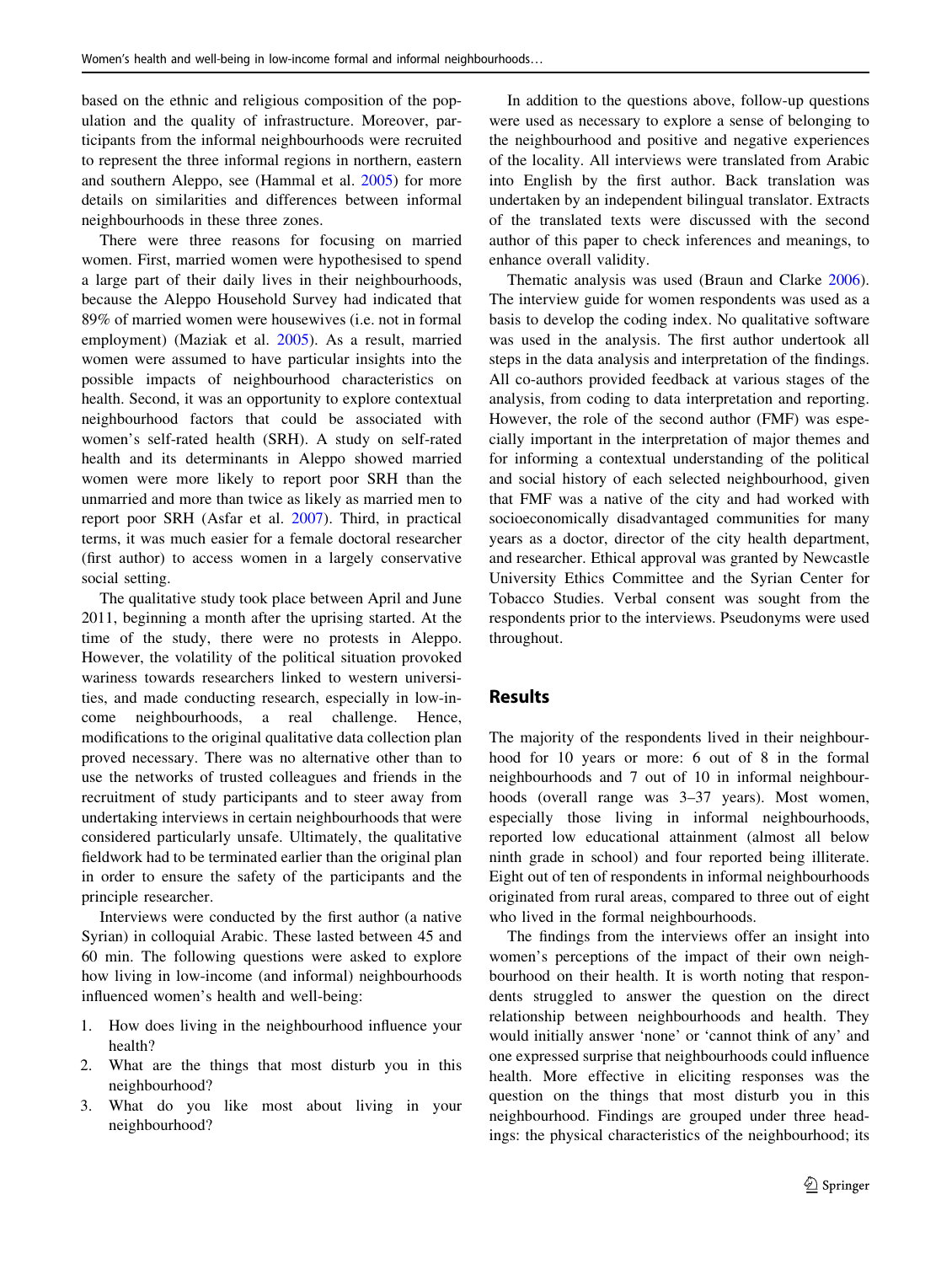social character; and the impact of urban planning policy, including eviction and demolition policy.

## The physical characteristics of neighbourhoods influencing women's health and well-being

#### Poor quality housing

Many women described the stress caused by dampness and cold in the inadequate structures of their homes. Um Hisham (the mother of Hisham: in Arab society women and men take on the names of their first male child), lived in an informal neighbourhood in the southern part of Aleppo with a majority Arab Muslim population. She described the financial implications of living in a cold and poorly located home, especially being the breadwinner supporting a large family:

There is a lot of dampness in my house. I hate my life because of it. The electricity bills are high. I still do not know how I am going to pay them. When it rains heavily, the sewer floods and the house fills with filth.

Her views were echoed by other respondents from different ethnicities and religions living in low-income formal and informal neighbourhoods. Amani, a 49-year-old woman, who lived in a low-income formal neighbourhood (largely Christian), spoke of flooding and humidity:

My house is a ground floor flat and it has no outside space. I need to stand next to the front door to see people…. Also the flat is very humid…. My flat gets flooded when it rains.

Similarly, Nivīn, a 42 year-old Kurdish housewife who had moved with her large family from a rural area to rent in a very low-income informal neighbourhood in north Aleppo, deplored the problems of her home:

There is considerable dampness in the house. Nothing works. There is no ventilation. The place is very small and we share the kitchen and toilet.

## Pollution: health risk, sign of social and physical neglect, or normality?

When residents spoke of pollution problems (a minority), they mentioned the unregulated disposal and accumulation of waste in their neighbourhood, but nothing else (air or water quality for example). Even then, only one woman spoke of waste as a potential health hazard, and she was unusual in having had 2 years of college education. Hala lived in an informal neighbourhood in northern Aleppo, with a majority of Palestinian refugees, and linked waste to leishmaniasis (also known as Aleppo boil):

There is a lot of garbage in the street. Also Aleppo boil is very prevalent in the area.

More common was to moralise the issue of waste disposal as typifying the casual or neglectful behaviour of others, including other groups, rather than seeing it as an infrastructure or organisational problem. Nariman, who lived in a formal neighbourhood with a Christian majority, offers an illustration, in her complaints about the conduct of those around her:

There is no cleanliness here. People throw their waste onto the street from the balconies. This is all laziness. They do not like to bother themselves by going downstairs.

By contrast, Khadījah, a 29-year-old Arab woman living in a majority Kurdish informal neighbourhood in north Aleppo highlighted how those from rural backgrounds had become habituated to certain kinds of pollution:

We the inhabitants of villages are used to noise and dust.

## The social characteristics of neighbourhoods influencing women's health and well-being

## The importance of the religious and ethnic composition of a neighbourhood

The importance attached to living in a neighbourhood with those from the same religious background was most apparent among Christians. Some spoke not only of their preference for living in neighbourhoods where other Christians lived but also the desirability of having their church nearby. In Narimān's words:

I feel comfortable in the area. I like it, when I wake up in the morning and see the church [she lived opposite to the church] in front of me. When I wake up and see the cross I relax.

Not all women felt this need and some preferred more mixed neighbourhoods. Um Samīr, for example, identified herself as a Muslim. For her the large Christian community in the low-income formal neighbourhood where she lived was an important consideration when she decided to move a decade ago when she was widowed. Um Samir linked the presence of a large Christian minority with her and her daughters feeling safe. She mentioned how she was prepared to pay a higher rent to live in this neighbourhood rather than move to a much cheaper but traditional and conservative neighbourhood where women, especially those who did not cover up, might be stalked. Um Samīr pointed to the liberal code of dress of her daughters and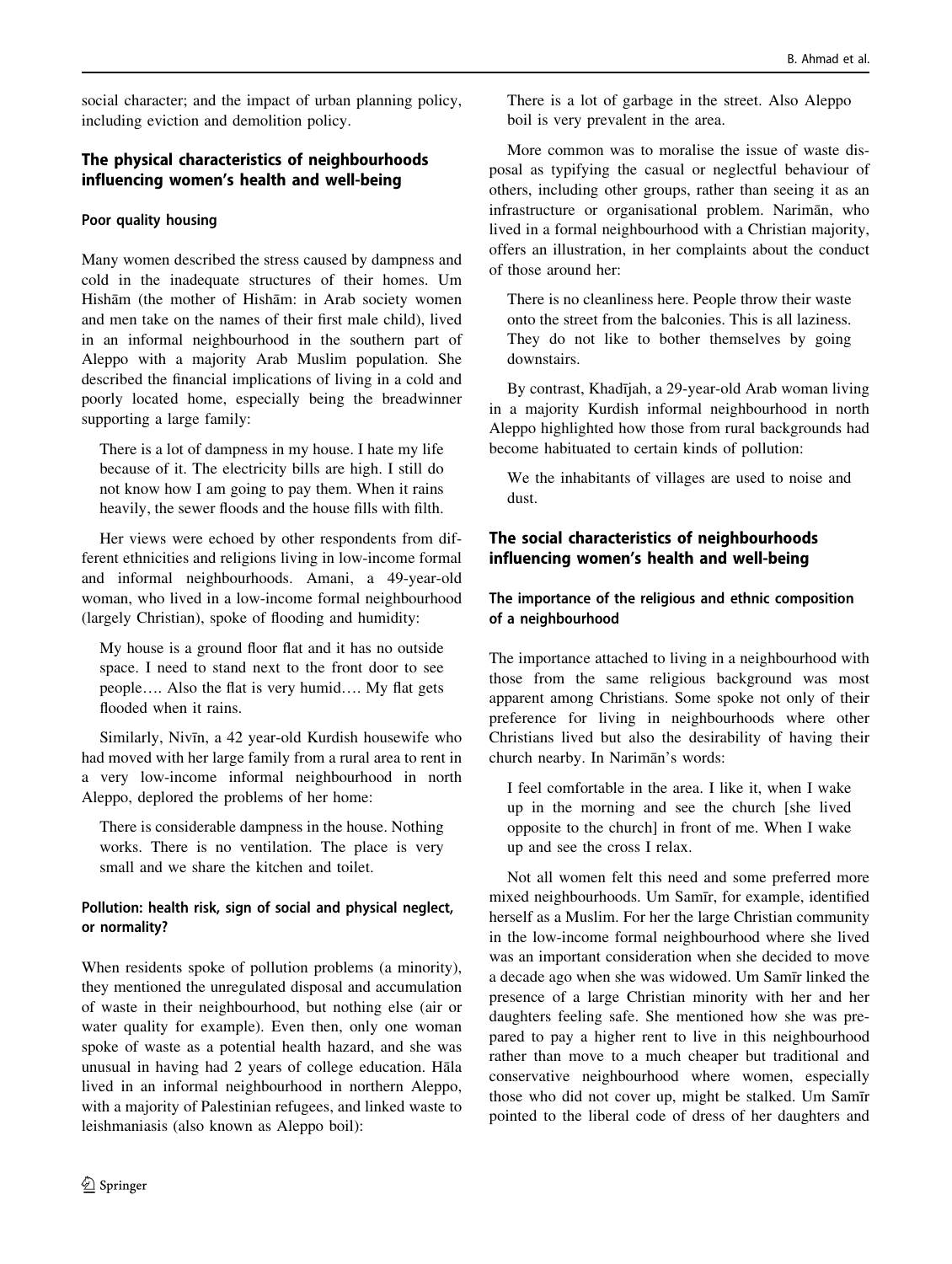how important for her well-being and that of her daughters that they could maintain their liberal values without fear of being harassed or stalked. She referred to the protective nature of the Christian males in her street who knew them as a Muslim family:

Men are very protective to girls of their neighbourhood and they do not allow any stranger to look at them or stalk them. They have always been very good to us.

The importance of social networks in a neighbourhood came to the fore when women from informal neighbourhoods composed of large ethnic minority communities (mainly Kurdish or Palestinian) described the presence of the extended family nearby, and in many cases referred to strong social support from neighbours (see Table 1).

## Manṭiqah sha'bīyah' (working-class or 'populous' neighbourhoods)

No local idiom conveyed more than the Arabic term 'manțiqah sha'bīyah'. Used of low-income neighbourhoods, it has no simple translation and ambiguous connotations that could be positive or negative. It appeared widely in women's narratives when describing the nature of social relationships in the neighbourhood and its influence on their well-being. 'Manṭiqah sha'bīyah' conveyed a sense of what is 'common' or 'popular', but variously seen as desirable or undesirable. As a descriptive term applied to a neighbourhood, it might characterise a popular area appealing for a vibrant sense of community, a sociable place, or alternatively one that was stigmatised as associated with very low-income populations (for example, those from traditional conservative communities (mostly Muslim) or certain rural areas).

The majority of respondents living in informal neighbourhoods used manṭiqah sha'bīyah' to speak favourably of neighbourhood attributes with positive implications for their well-being. Some identified such neighbourhoods as providing a high degree of social support and a feeling of safety. Hind, for example, lived in an informal

Table 1 Examples of perceived social support in informal neighbourhoods in Aleppo, Syria (2011)

"She comes every other day. She may not visit her parents for a week but not me. Two days ago she came and found me really tired, and she cleaned the house for me. She washed all the dishes. She even tidied up the whole house for me". (Khadija, lived in a largely Kurdish informal neighbourhood)

"I have three neighbours of mine whom I have a very strong relationship with. If anything happens they ask about me always". (Hind, lived in a mainly Palestinian informal neighbourhood)

neighbourhood in northern Aleppo with a majority of Palestinian refugees and pointed to the social support she saw around her:

I love manatiq sha'bīyah'. There is so much good will<br>in these grass. Boople look out for each other in these in these areas. People look out for each other in these areas, unlike in the city. I used to live in the city. If anything happened to you, no one would pay you a call. No one will know what has happened to you. The best thing I like in my area is that people are there for each other.

But there were others—a minority—for whom the term was used less positively. Najwa´, for example, a Muslim woman with meagre means, lived in an extremely conservative informal neighbourhood that attracted low-income manual workers originating from different rural or urban areas in Syria. For her 'manṭiqah sha'bīyah' implied incivility more than sociability, and she distanced herself socially from those around her:

[neighbourhood name] is an extremely 'workingclass' neighbourhood, and there is delinquency and incivility. Most people who live here are unpleasant and the children misbehave and are violent.

In Table 2 we present quotes from two women, both widows of different ethnicity and religion but similar socioeconomic status (they worked informally as cleaners). It was striking to note the contrasting connotations of manțiqah sha'bīyah in these women's descriptions of their neighbourhoods.

# **Discussion**

This is the first qualitative study from Syria to explore the views of low-income married women living in informal and other socioeconomically disadvantaged neighbourhoods on the characteristics of those neighbourhoods that concerned them and had the potential to impact on their health and well-being. In a Syrian context, where research has been limited, Aleppo has had more attention than other cities. This paper complements and expands on findings

Table 2 Two contrasting views of Mantiqah sha'bīyah' (working-<br>class or 'nopulous' naigbbourhoods), Alappo, Syria (2011) class or 'populous' neighbourhoods), Aleppo, Syria (2011)

<sup>&</sup>quot;...The neighbourhood is a mantiqah sha'bīyah (Working-class<br>or 'populous' neighbourhood) in the centre of Aleppo It is quite or 'populous' neighbourhood) in the centre of Aleppo. It is quite safe. The most important thing is its safety". (Um Samīr, an Arab Muslim widow, 45 years old)

This is a mantiqah sha'bīyah. (Working-class or 'populous'<br>
naighbourhood). I would not live in it if I had the economy neighbourhood). I would not live in it if I had the economic means to move elsewhere". (Kristīna, an Armenian Christian widow, 52 years old)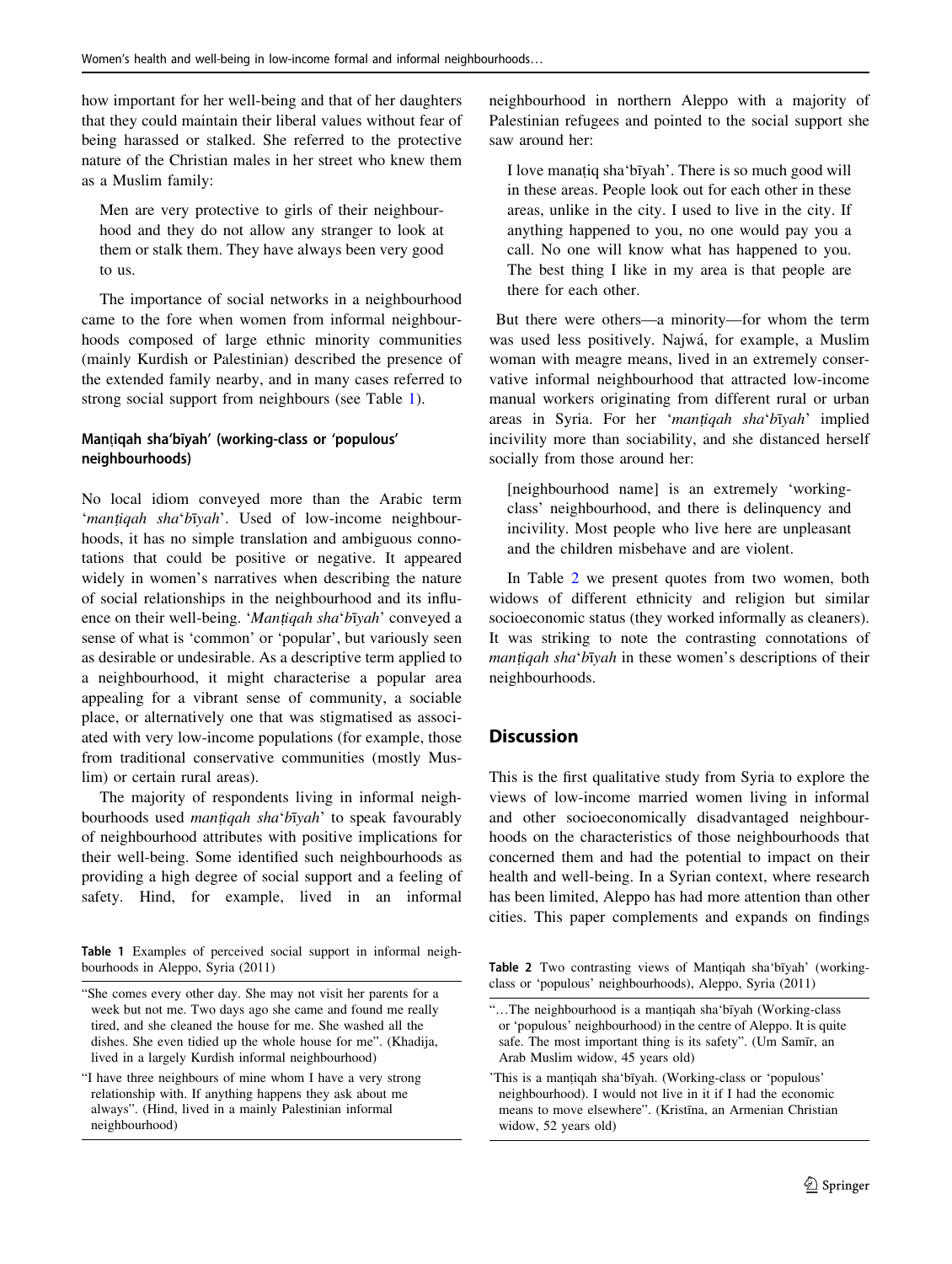from previous published qualitative studies on informal settlements in Aleppo (Ahmad [2014;](#page-6-0) Ahmad et al. [2009,](#page-6-0) [2013](#page-6-0); Ahmad and Sudermann [2012;](#page-6-0) Hammal et al. [2005;](#page-6-0) Maziak et al. [2005](#page-7-0)).

The findings suggest that women's experiences of their neighbourhood's characteristics are central to their sense of well-being. With isolated exceptions, they did not make a link between the physical environment they lived in and their own health. Irrespective of the formality of their neighbourhood, women pointed to a range of neighbourhood physical and social characteristics that either enhanced or reduced their stress and well-being.

Our findings are similar to those from qualitative studies in urban settings of developed countries (Bolam et al. [2004;](#page-6-0) Castro and Lindbladh [2004;](#page-6-0) Davidson et al. [2008](#page-6-0); Popay et al. [2003](#page-7-0); Wallis et al. [2010\)](#page-7-0) in that poor housing quality and inappropriate waste disposal featured prominently in women's accounts of the physical features of neighbourhoods that were perceived to influence their wellbeing. However, a notable difference was that women in our study hardly referred to physical health problems that they associated with the conditions in which they lived. Whether this reflects the limited educational backgrounds of these women we could not say. However, it is in line with findings from earlier studies in this setting which showed illiteracy and low educational attainment to be highly prevalent among low-income women, especially those living in informal settlements (Ahmad and Sudermann [2012;](#page-6-0) Hammal et al. [2005;](#page-6-0) Maziak [2009;](#page-6-0) Maziak et al. [2005\)](#page-7-0). The finding may also reflect the normalisation of some of the effects of the physical environment on health. This confirms observations made in earlier studies from Aleppo involving two of the current authors (Ahmad and Sudermann [2012](#page-6-0); Hammal et al. [2005\)](#page-6-0). It is also worth noting that despite the perceived poor quality of housing in informal neighbourhoods a very small proportion of informal housing at the time of the study fitted the UN-HABITAT definition of slum housing (UN-HABITAT. [2003\)](#page-7-0), an important technical issue discussed elsewhere (El Laithy and Abu-Ismail [2005](#page-6-0); Goulden [2011\)](#page-6-0).

This emphasis on well-being rather than health, and on social networks rather than the physical infrastructure of their environment, may well reflect these women's sense of where their own limited agency lay. Making and sustaining their social networks was within their sphere of influence; changing their immediate physical environment was not. This finding seems to support recent work during the present conflict. For instance, one recent study explored the impact of the armed conflict on social capital, reporting a decline compared to pre-conflict (Syrian Center for Policy Research [2017](#page-7-0)). This study attributed this deterioration to increased feelings of insecurity, to increasing poverty, forced displacement—and a deterioration in living conditions. Acknowledging the transformed role of women in bearing the economic burden of a family, the report equally highlighted women's increased marginalisation, where 'political oppression, extremism, widespread violence, and exploitation' compromised women's possibility of social participation (Syrian Center for Policy Research [2017](#page-7-0), p. 6). We add our recommendations to existing ones to promote the use of social capital building approaches, such as community-driven development, job creation, and education as peace building blocks in post-conflict settings (Idres [2016;](#page-6-0) Sibai et al. [2017](#page-7-0)). This is a topic that will require considerable further research, as post-conflict rebuilding becomes possible in urban Syria.

The qualitative fieldwork on which this study was based took place during the early months of the Syrian crisis, before its full impact had reached Aleppo. As a result, the key limitation was the curtailed scope of the study, reflecting the deteriorating political situation at the time. Few studies can be undertaken in such difficult circumstances amidst rising tension. However, the timing of this study offsets its small scale. For our findings also provide a rare glimpse into factors which contribute to or jeopardise the well-being of women from the most marginalised parts of Aleppo, on the eve of a conflict that would engulf their city and tear their lives apart.

Thus our study reaffirms the importance of including the voices of women in marginalised communities in informal and low-income urban neighbourhoods in post-conflict urban planning and policy. This is crucial with future urban renewal policy in Syria shifting from the upgrading of informal settlements to outright demolition and reconstruction, a shift that predates the conflict but has become even more politicised post-conflict (Clerc [2014;](#page-6-0) Wakely [2010](#page-7-0)). For example, Law 10 (enacted in April 2018) and its predecessor Decree (66), a Damascus-only urban reconstruction decree, draw regulatory master plans and mega projects to 'formalise' informal neighbourhoods (Hanna [2018](#page-6-0)). Both laws advance the government agenda for urban reconstruction by inviting national and international investors at the expense of evacuating residents from their homes, offering inadequate compensations in the form of shares and ignoring property rights (Hanna [2018\)](#page-6-0). In a case of an informal settlement in the capital Damascus, the municipality ordered residents to evacuate their homes, promising them compensation, substitute housing and shares in what will become modern tower blocks that will replace their homes and businesses (Al-Sabouni [2016\)](#page-6-0). We recommend that empirical research is undertaken to explore claims of the weaponisation of urban planning policies in the era post-conflict (Clerc [2014](#page-6-0); Hanna [2018](#page-6-0)), and the impact on health and well-being of low-income marginalised communities in a way similar to the recent investigation by the Lancet-American University of Beirut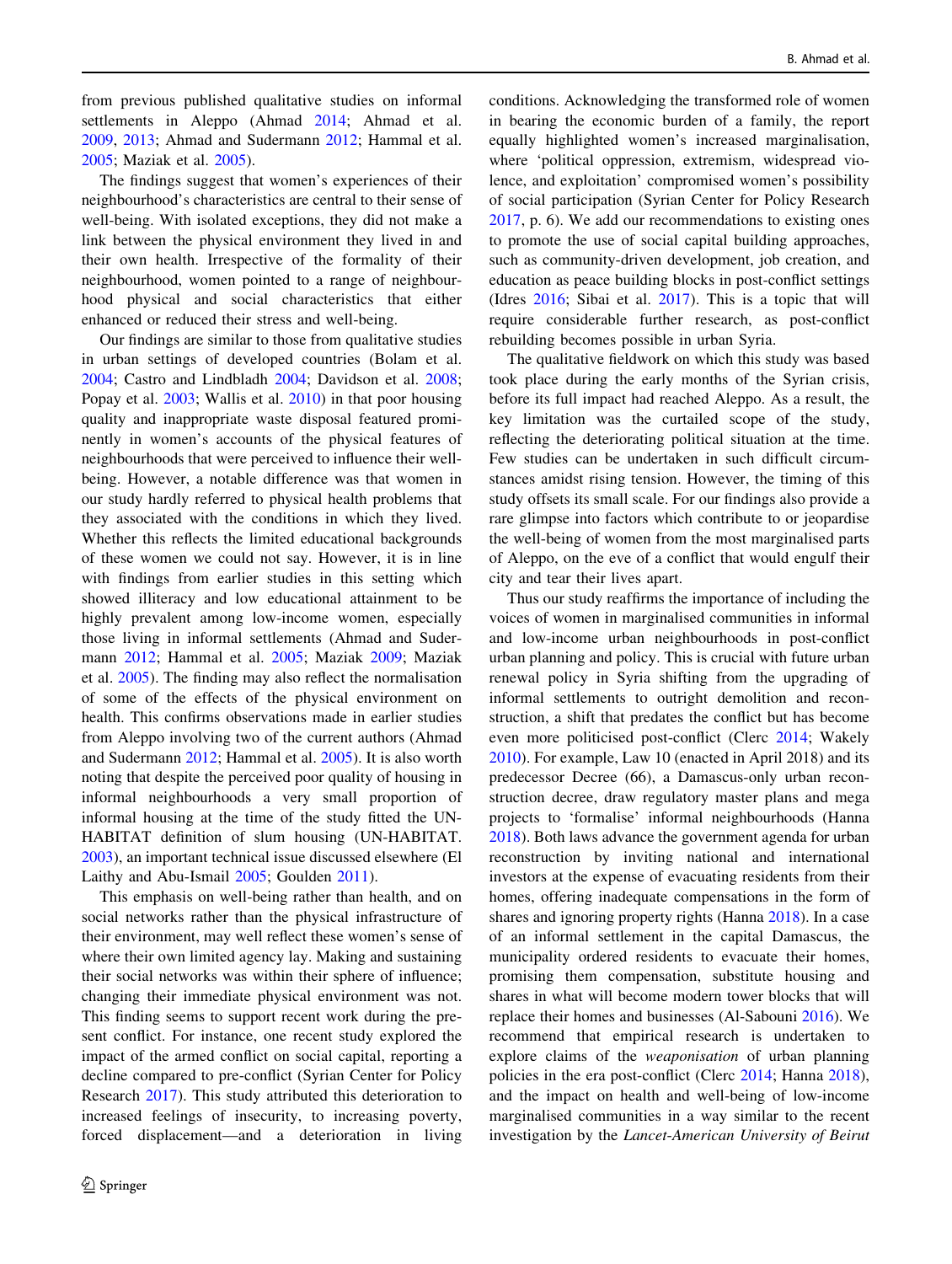<span id="page-6-0"></span>Commission on Syria: Health in Conflict into the weaponisation of healthcare during the armed conflict (Fouad et al. 2017).

In underscoring the importance of neighbourhoods in the health and well-being development agenda, and the need to consider voices of marginalised groups including women in urban planning, we argue that the road to community health and well-being is the same as that for social peace: both must start with 'education, equality and security' (Maziak 2006, p. 815).

Acknowledgements The authors would like to acknowledge the support of Ms. Madonna Ilias; Ms Azza Barazi and Rabea Barazi during the fieldwork in Aleppo; Professors Tanja Pless-Mulloli and Martin White for supervising BA's doctoral study, and finally, a special thank you to all the women who participated in this research. We can only hope that they and their families stayed safe amidst the violence that ensued in Aleppo. At the time of the study, all coauthors were supported by the European Commission FP7 programme grants MedCHAMPS (Grant No. 223075) and RESCAP-MED (Grant No. 281640).

## Compliance with ethical standards

Conflict of interest The authors declare that they have no conflict of interest.

Ethical statement Ethical approval was issued in 2011 by Newcastle University Ethics Committee and the Syrian Center for Tobacco Studies committee.

Open Access This article is distributed under the terms of the Creative Commons Attribution 4.0 International License ([http://creative](http://creativecommons.org/licenses/by/4.0/) [commons.org/licenses/by/4.0/\)](http://creativecommons.org/licenses/by/4.0/), which permits unrestricted use, distribution, and reproduction in any medium, provided you give appropriate credit to the original author(s) and the source, provide a link to the Creative Commons license, and indicate if changes were made.

## References

- Ahmad B (2014) Exploring the role of triangulation in the production of knowledge for urban health policy: an empirical study from informal settlements in Aleppo, Syria. Forum Dev Stud; Special Issue: 'Knowing Development, Developing Knowledge?' 41:433–454
- Ahmad B, Sudermann Y (2012) Syria's contrasting neighborhoods: gentrification and informal settlements juxtaposed. St Andrews Papers on Contemporary Syria, Lynne Rienners Boulder
- Ahmad B, Fouad F, Rastam S, Pless-Mulloli T (2009) Systematic observations of health damaging factors in informal neighbourhoods in Aleppo, Syria—a pilot study. Epidemiology 20:S190
- Ahmad B, Ryan V, Maziak W, Pless-Mulloli T, White M (2013) The influence of neighbourhood formality status and socio-economic position on self-rated health among adult men and women: a multilevel, cross sectional, population study from Aleppo, Syria. BMC Public Health 13:233
- Al-Sabouni M (2016) The battle for home. The memoir of a Syrian architect. Thames & Hudson Ltd, London
- Asfar T, Ahmad B, Rastam S, Pless-Mulloli T, Ward KD, Maziak W (2007) Self-rated health and its determinants among adults in Syria: a model from the middle east. BMC Public Health 7:177
- Bolam B, Murphy S, Gleeson K (2004) Individualisation and inequalities in health: a qualitative study of class identity and health. Soc Sci Med 59:1355–1365
- Braun V, Clarke V (2006) Using thematic analysis in psychology. Qual Res Psychol 3:77–101
- Castro PC, Lindbladh E (2004) Place, discourse and vulnerability—a qualitative study of young adults living in a Swedish urban poverty zone. Health Place 10:259–272
- Clerc V (2014) Informal settlements in the Syrian conflict: urban planning as a weapon. Built Environ 40:34–51
- Coker WM (2008) Religion, ethnicity, and community mental health: service provision and identity politics in an unplanned Egyptian community. Commun Dev J 43:79–92
- Davidson R, Mitchell R, Hunt K (2008) Location, location, location: the role of experience of disadvantage in lay perceptions of area inequalities in health. Health Place 14:167–181
- El Laithy H, Abu-Ismail K (2005) Poverty in Syria: 1996–2004. Diagnosis and pro-poor policy considerations. United Nations Development Programme (UNDP), Damascus, Syria
- Fernandes E (2008) Informal settlements in Syria: a general framework for understanding and confronting the phenomenon. EU funded programme of Municipal Administration Modernisation
- Fouad MF, Annie S, Ahmad T, Mohammad A, Fadi E-J et al (2017) Health workers and the weaponisation of health care in Syria: a preliminary inquiry for the Lancet-American University of Beirut Commission on Syria. Lancet 390:2516–2526
- Goulden R (2011) Housing, inequality, and economic change in Syria. Br J Middle East Stud 38:187–202
- Habib RR, Mahfoud Z, Fawaz M, Basma SH, Yeretzian JS (2009) Housing quality and ill health in a disadvantaged urban community. Public Health 123:174–181
- Hammal F, Mock J, Ward K, Fouad M, Beech B, Maziak W (2005) Settling with danger: conditions and health problems in periurban neighbourhoods in Aleppo, Syria. Environ Urban 17:113– 125
- Hanna E (2018) The politics of urban reconstruction in Syria. Collective reflections about development practice and cities. The Bartlett Development Planning Unit, London
- Hinnebusch R (2012a) Forward: urban divergence under neoliberalism. In: Ahmad B, Sudermann Y (eds) Syria's contrasting neighbourhoods gentrification and informal settlements juxtaposed (St Andrews Papers on Contemporary Syria). University of St Andrews Centre for Syrian Studies, Fife
- Hinnebusch R (2012b) Syria: from 'authoritarian upgrading' to revolution? Int Aff 88:95–113
- Idres I (2016) Building social cohesion in post-conflict situations. In: GSDRC (ed) Applied knowledge services. GSDRC
- Lavinal O (2008) The challenges of urban expansion in Syria: the issue of informal housing. En ville de développement 79:7-8
- Lilford RJ, Oyebode O, Satterthwaite D, Melendez-Torres GJ, Chen YF et al (2017) Improving the health and welfare of people who live in slums. Lancet 389:559–570
- Macintyre S, Ellaway A, Cummins S (2002) Place effects on health: how can we conceptualise, operationalise and measure them? Soc Sci Med 55:125–139
- Makhoul J, Abi Ghanem D, Ghanem M (2003) An ethnographic study of the consequences of social and structural forces on children: the case of two low-income Beirut suburbs. Environ Urban 15:249–259
- Maziak W (2006) Health in the Middle East. BMJ 333:815–816
- Maziak W (2009) The crisis of health in a crisis ridden region. Int J Public Health 54:349–355